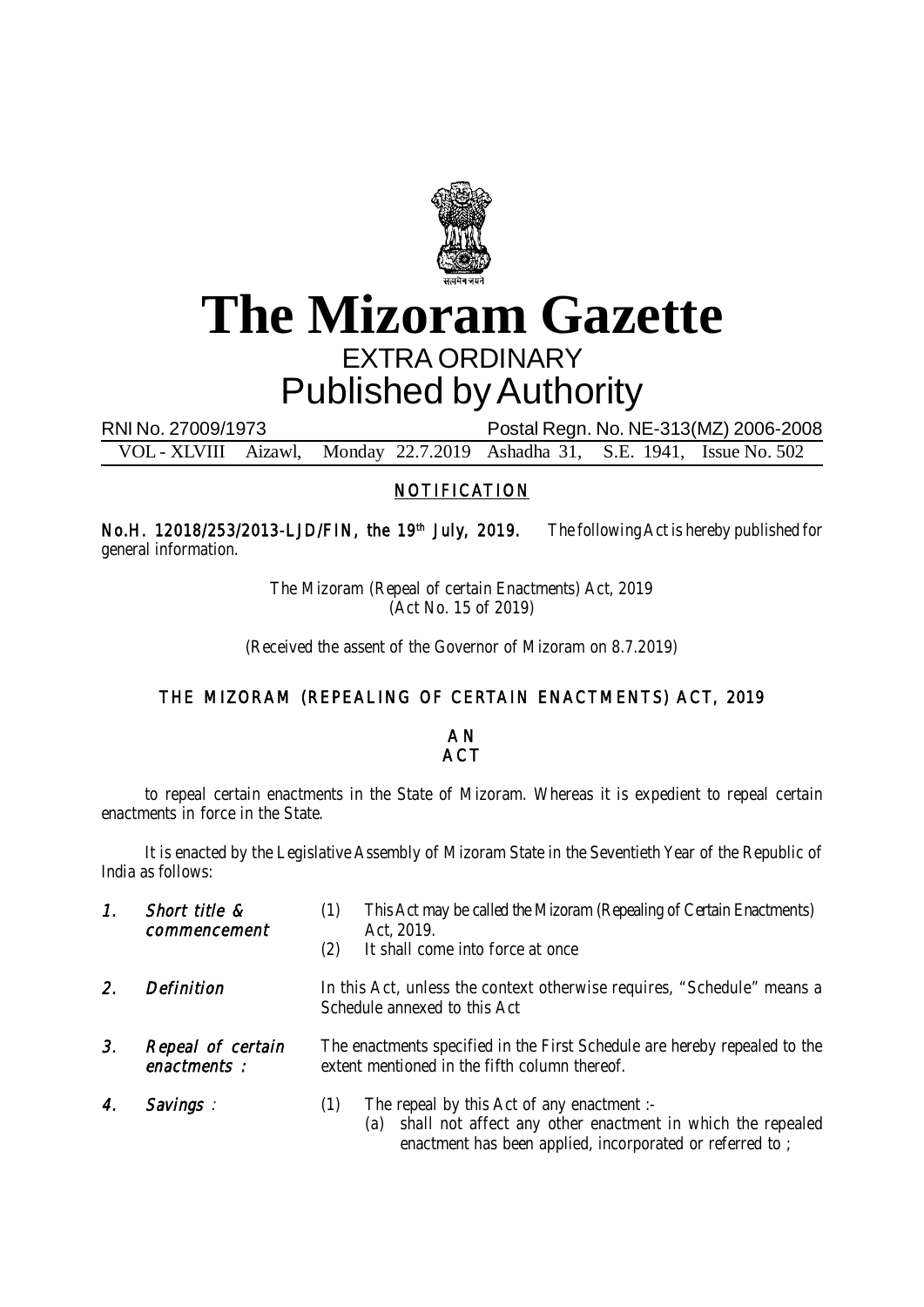- (b) shall not affect the validity, invalidity, effect or consequences of anything already done or suffered, or any right, title obligation or liability already acquired, accrued or incurred, or any remedy or proceeding in respect thereof, or any release or discharge of or from any debt, penalty, obligation, liability, claim or demand, or any indemnity already granted, or the proof of any past act or thing.
- (c) shall not affect any principle or rule of law, or course of pending, practice or procedure, or existing usage, custom, privilege, restriction, exemption, office or appointment, notwithstanding that the same respectively may have been in any manner affirmed or recognized or derived by, in respectively may have been in any manner affirmed or recognized or derived by, in or from any enactment hereby repealed.
- (d) shall not revive or restore and jurisdiction, office, custom, liability, right, title, privilege, restriction, exemption, usage, practice, procedure or other matter or thing not now existing or in force.
- (e) nor shall the repeal of the Appropriation Acts by this Act affect the audit, examination, accounting, investigation, inquiry or any other action taken or to be taken in relation thereto by any authority and such audit, examination, accounting, investigation, inquiry or action could be taken and/or continued as if the said Acts are not repealed by this Act.
- (2) For the removal of doubts it is hereby declared that where this Act repeals any enactment by which -
	- (a) the text of any other enactment, was amended by the express addition, omission, insertion or substitution of any matter, the repeal shall not affect the continuance of any such amendment made by the enactment so repealed and in operation at the commencement of this Act;
	- (b) any action taken (including any rule or order or bye-law or regulation made or any tax or cess or fee assessed or collected) by the government or any other authority has been validated or saved or proceedings before one authority has been transferred to another or any declaration has been made or any direction has been given, the repeal shall not affect the operation at the commencement of this Act; and
	- (c) any other enactment has been amended or repealed or extended to the State of Mizoram, with or without some consequential or transitory or saving provisions the repeal shall not affect the operation of such amendment, repeal, extension or provision and in operation at the time of commencement of this Act.

Secretary, Law & Judicial Deptt, Govt. of Mizoram.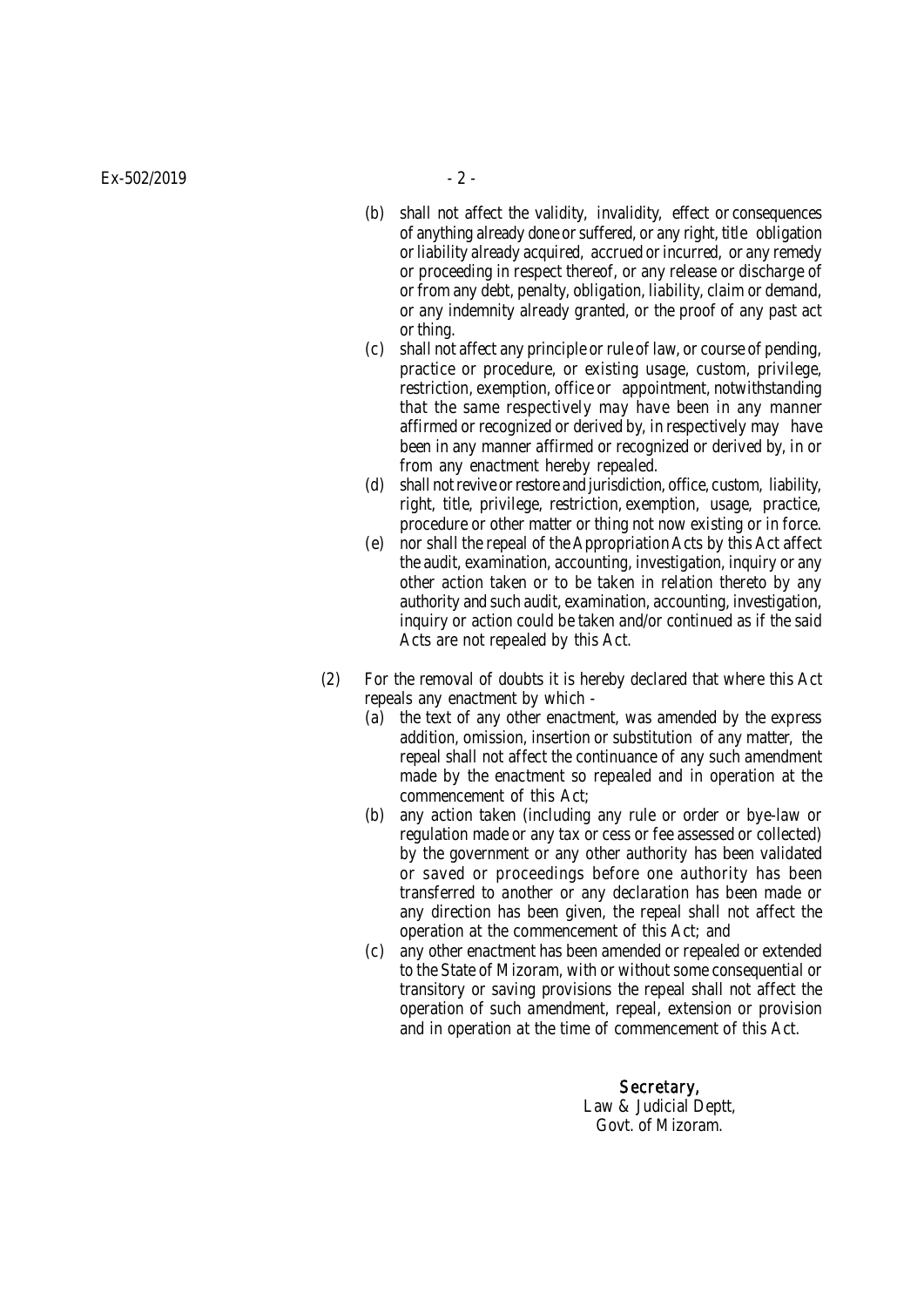- 3 - Ex-502/2019

## FIRST SCHEDULE (See Repealed Enactments Sec 2 and 3)

| SI. | Year | Act            | <b>Short Title</b>                         | Extent of |
|-----|------|----------------|--------------------------------------------|-----------|
| No. |      | No.            |                                            | Repeal    |
| 1.  | 1972 | 1              | The Appropriation Act, 1972                | the whole |
| 2.  | 1973 | 1              | The Appropriation (No.I) Act, 1973         | the whole |
| 3.  | 1973 | $\overline{2}$ | The Appropriation (No.2) Act, 1973         | the whole |
| 4.  | 1973 | 6              | The Appropriation (No.3) Act, 1973         | the whole |
| 5.  | 1974 | 4              | The Appropriation (No.I) Act, 1974         | the whole |
| 6.  | 1974 | 5              | The Appropriation (No.2) Act, 1974         | the whole |
| 7.  | 1975 | 4              | The Appropriation (No.I) Act, 1975         | the whole |
| 8.  | 1975 | 5              | The Appropriation (No.2) Act, 1975         | the whole |
| 9.  | 1976 | 3              | The Appropriation (No.I) Act, 1976         | the whole |
| 10. | 1976 | 4              | The Appropriation (No.2) Act, 1976         | the whole |
| 11. | 1977 | 5              | The Appropriation (No.I) Act, 1977         | the whole |
| 12. | 1977 | 6              | The Appropriation (No.2) Act, 1977         | the whole |
| 13. | 1980 | 3              | The Appropriation (No.I) Act, 1980         | the whole |
| 14. | 1980 | 2              | The Appropriation (No.2) Act, 1980         | the whole |
| 15. | 1981 | 1              | The Appropriation (No.I) Act, 1981         | the whole |
| 16. | 1981 | $\overline{2}$ | The Appropriation (No.2) Act, 1981         | the whole |
| 17. | 1982 | 1              | The Appropriation (No.I) Act, 1982         | the whole |
| 18. | 1982 | $\overline{2}$ | The Appropriation (No.2) Act, 1982         | the whole |
| 19. | 1983 | 1              | The Appropriation (No.I) Act, 1983         | the whole |
| 20. | 1983 | $\overline{2}$ | The Appropriation (No.2) Act, 1983         | the whole |
| 21. | 1983 | 3              | The Appropriation (No.3) Act, 1983         | the whole |
| 22. | 1984 | 1              | The Appropriation (No.I) Act, 1984         | the whole |
| 23. | 1984 | $\overline{2}$ | The Appropriation (No.2) Act, 1984         | the whole |
| 24. | 1984 | 3              | The Appropriation (No.3) Act, 1984         | the whole |
| 25. | 1984 | 4              | The Appropriation (No.4) Act, 1984         | the whole |
| 26. | 1984 | 5              | The Appropriation (No.5) Act, 1984         | the whole |
| 27. | 1984 | 6              | The Appropriation (No.6) Act, 1984         | the whole |
| 28. | 1984 | 7              | The Appropriation (No.7) Act, 1984         | the whole |
| 29. | 1984 | 8              | The Appropriation (No.8) Act, 1984         | the whole |
| 30. | 1986 | 3              | The Appropriation (No.2) Act, 1986         | the whole |
| 31. | 1986 | 6              | The Appropriation (No.I) Act, 1986         | the whole |
| 32. | 1987 | 1              | The Mizoram Appropriation (No.I) Act, 1987 | the whole |
| 33. | 1988 | 3              | The Mizoram Appropriation (No.I) Act, 1988 | the whole |
| 34  | 1988 | 4              | The Mizoram Appropriation (No.2) Act, 1988 | the whole |
| 35. | 1989 | 1              | The Mizoram Appropriation (No.I) Act, 1989 | the whole |
| 36. | 1989 | 6              | The Mizoram Appropriation (No.2) Act, 1989 | the whole |
| 37. | 1990 | 1              | The Mizoram Appropriation (No.I) Act, 1990 | the whole |
| 38. | 1990 | $\overline{2}$ | The Mizoram Appropriation (No.2) Act, 1990 | the whole |
| 39. | 1991 | 6              | The Mizoram Appropriation (No.I) Act, 1991 | the whole |
| 40. | 1991 | 6              | The Mizoram Appropriation (No.3) Act, 1991 | the whole |
| 41. | 1991 | 6              | The Mizoram Appropriation (No.4) Act, 1991 | the whole |
| 42. | 1991 | 6              | The Mizoram Appropriation (No.5) Act, 1991 | the whole |
| 43. | 1991 | 6              | The Mizoram Appropriation (No.6) Act, 1991 | the whole |
| 44. | 1991 | 6              | The Mizoram Appropriation (No.7) Act, 1991 | the whole |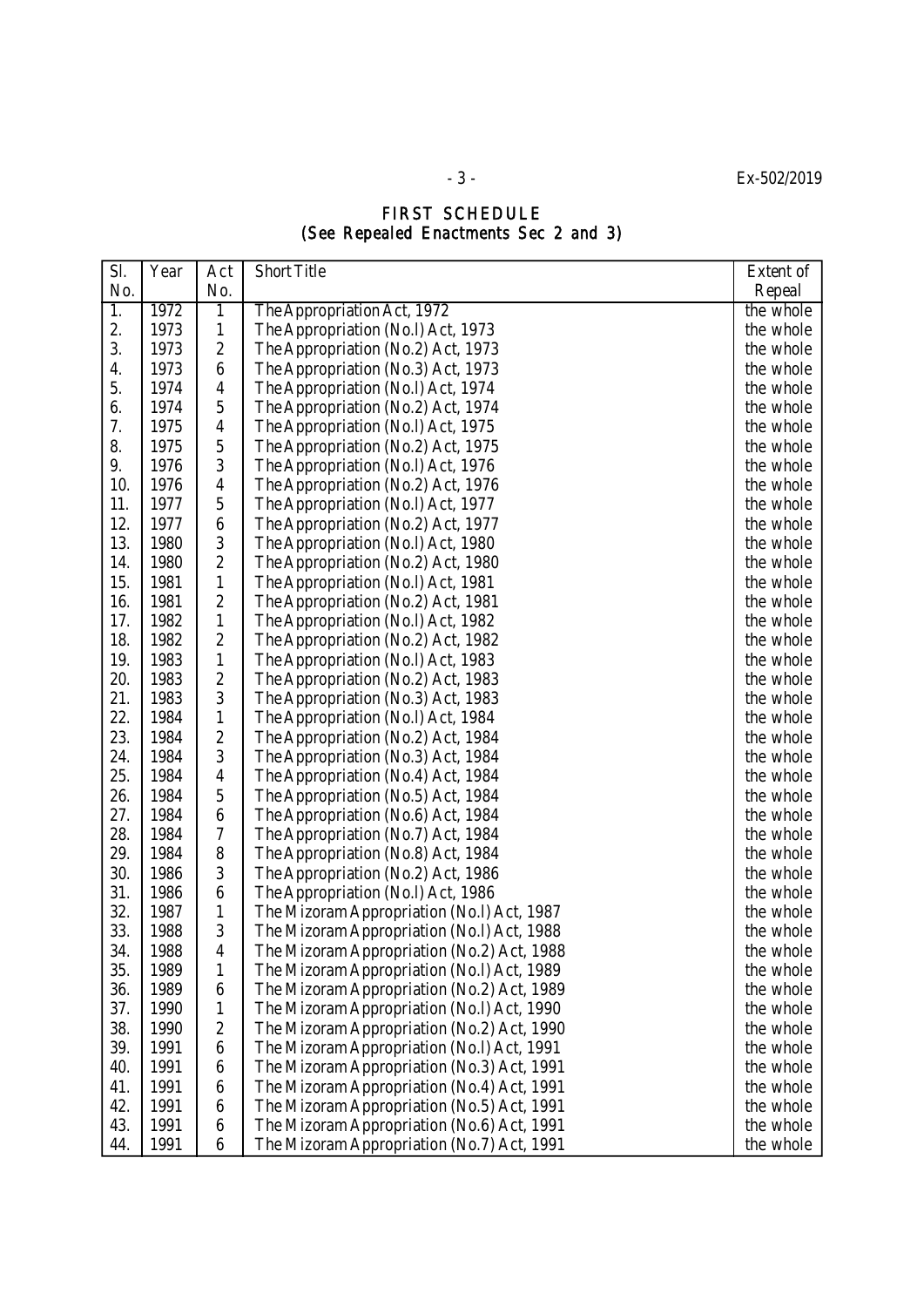$Ex-502/2019$  - 4 -

| 45. | 1991 | 12             | The Mizoram Appropriation (No.2) Act, 1991                   | the whole |
|-----|------|----------------|--------------------------------------------------------------|-----------|
| 46. | 1992 | 6              | The Mizoram Appropriation (No.I) Act, 1992                   | the whole |
| 47. | 1992 | 7              | The Mizoram Appropriation (No.2) Act, 1992                   | the whole |
| 48. | 1993 | 5              | The Mizoram Appropriation (No.I) Act, 1993                   | the whole |
| 49. | 1993 | 6              | The Mizoram Appropriation (No.2) Act, 1993                   | the whole |
| 50. | 1994 | 1              | The Mizoram Appropriation (No.I) Act, 1994                   | the whole |
| 51. | 1994 | $\overline{4}$ | The Mizoram Appropriation (No.2) Act, 1994                   | the whole |
| 52. | 1995 | 1              | The Mizoram Appropriation (No.I) Act, 1995                   | the whole |
| 53. | 1995 | $\overline{c}$ | The Mizoram Appropriation (No.2) Act, 1995                   | the whole |
| 54. | 1995 | 3              | The Mizoram Appropriation (No.3) Act, 1995                   | the whole |
| 55. | 1996 | $\overline{2}$ | The Mizoram Appropriation (No.I) Act, 1996                   | the whole |
| 56. | 1996 | 3              | The Mizoram Appropriation (No.2) Act, 1996                   | the whole |
| 57. | 1996 | 4              | The Mizoram Appropriation (Vote on Account) (No.3) Act, 1996 | the whole |
| 58. | 1996 | 6              | The Mizoram Appropriation (Vote on Account) (No.4) Act, 1996 | the whole |
| 59. | 1996 | 7              | The Mizoram Appropriation (No.5) Act, 1996                   | the whole |
| 60. | 1997 | 1              | The Mizoram Appropriation (No.I) Act, 1997                   | the whole |
| 61. | 1997 | $\overline{2}$ | The Mizoram Appropriation (No.2) Act, 1997                   | the whole |
| 62. | 1998 | 1              | The Mizoram Appropriation (No.I) Act, 1998                   | the whole |
| 63. | 1998 | $\overline{2}$ | The Mizoram Appropriation (Vote on Account) (No.2) Act, 1998 | the whole |
| 64. | 1998 |                | The Mizoram Appropriation (No.3) Act, 1998                   | the whole |
| 65. | 1999 | 1              | The Mizoram Appropriation (No.I) Act, 1999                   | the whole |
| 66. | 1999 | $\overline{2}$ | The Mizoram Appropriation (No.2). Act, 1999                  | the whole |
| 67. | 1999 | $\overline{4}$ | The Mizoram Appropriation (No.3) Act, 1999                   | the whole |
| 68. | 2000 | 1              | The Mizoram Appropriation (No.I) Act, 2000                   | the whole |
| 69. | 2000 | $\overline{2}$ | The Mizoram Appropriation (No.2) Act, 2000                   | the whole |
| 70. | 2000 | $\overline{4}$ | The Mizoram Appropriation (No.3) Act, 2000                   | the whole |
| 71. | 2000 | 5              | The Mizoram Appropriation (No.4) Act, 2000                   | the whole |
| 72. | 2001 | 3              | The Mizoram Appropriation (No.I) Act, 2001                   | the whole |
| 73. | 2001 | 4              | The Mizoram Appropriation (Vote on Account) (No.2) Act, 2001 | the whole |
| 74. | 2001 | 5              | The Mizoram Appropriation (No.3) Act, 2001                   | the whole |
| 75. | 2002 | 6              | The Mizoram Appropriation (No.I) Act, 2002                   | the whole |
| 76. | 2002 | 7              | The Mizoram Appropriation (No.2) Act, 2002                   | the whole |
| 77. | 2002 | 8              | The Mizoram Appropriation (No.4) Act, 2002                   | the whole |
| 78. | 2002 | 10             | The Mizoram Appropriation (No.3) Act, 2002                   | the whole |
| 79. | 2003 | $\overline{2}$ | The Mizoram Appropriation (No.I) Act, 2003                   | the whole |
| 80. | 2003 | 3              | The Mizoram Appropriation (No.2) Act, 2003                   | the whole |
| 81. | 2003 | 6              | The Mizoram Appropriation (No.3) Act, 2003                   | the whole |
| 82. | 2003 | $\overline{7}$ | The Mizoram Appropriation (No.4) Act, 2003                   | the whole |
| 83. | 2004 | 1              | The Mizoram Appropriation (No.I) Act, 2004                   | the whole |
| 84. | 2004 | $\overline{2}$ | The Mizoram Appropriation (No.2) Act, 2004                   | the whole |
| 85. | 2004 | 3              | The Mizoram Appropriation (No.3) Act, 2004                   | the whole |
| 86. | 2004 | 4              | The Mizoram Appropriation (No.4) Act, 2004                   | the whole |
| 87. | 2004 | 8              | The Mizoram Appropriation (No.5) Act, 2004                   | the whole |
| 88. | 2004 | 9              | The Mizoram Appropriation (No.6) Act, 2004                   | the whole |
| 89. | 2005 | $\overline{2}$ | The Mizoram Appropriation (No.I) Act, 2005                   | the whole |
| 90. | 2005 | 3              | The Mizoram Appropriation (No.2) Act, 2005                   | the whole |
| 91. | 2006 | 1              | The Mizoram Appropriation (No.I) Act, 2006                   | the whole |
| 92. | 2006 | $\overline{2}$ | The Mizoram Appropriation (No.2) Act, 2006                   | the whole |
|     |      |                |                                                              |           |